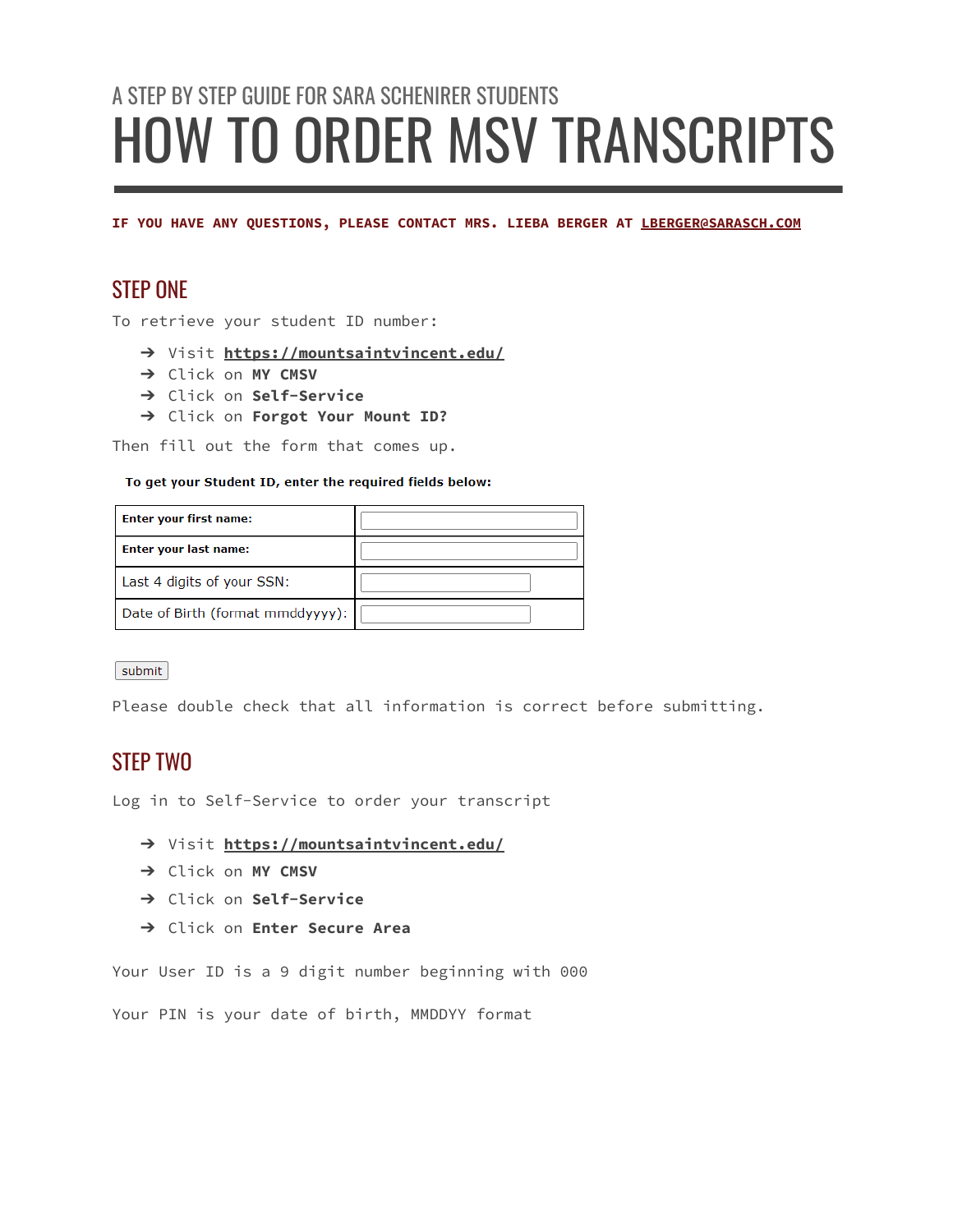Please enter your User Identification Number (ID) and your Personal Identification Number (PIN). When finished, select Login. Please Note: ID is Case Sensitive To protect your privacy, please Exit and close your browser when you are finished. User ID: PIN:

| <b>Login</b> | Forgot PIN? |  |
|--------------|-------------|--|

# STEP THREE

Once you are logged in to Self-Service

- ➔ Go to the **Student** tab
- ➔ Click on **Student Records**
- ➔ **Request Printed Transcript**

#### 3 Types of Transcripts

- **1. Unofficial** View and print an unofficial version of your transcript.
- **2. Official Paper** Order a paper transcript to be mailed to your recipient.
- **3. Official PDF** Order an e-transcript to be sent as a PDF via encrypted email.

#### Unofficial Transcript

- ➔ Click on the **Student Tab**
- ➔ Click on **Student Records**
- ➔ Click on **Academic Transcript**
- ➔ Click on **Submit**
- ➔ Ctrl+p to **Print Transcript**

#### Official Paper Transcript

- ➔ Click on **Request Printed Transcript**
- → Select 1 of the 4 options
- ➔ Click on **Continue**
- ➔ Select the number of copies requested
- ➔ Click on **Continue**
- ➔ Click on **Submit Request**